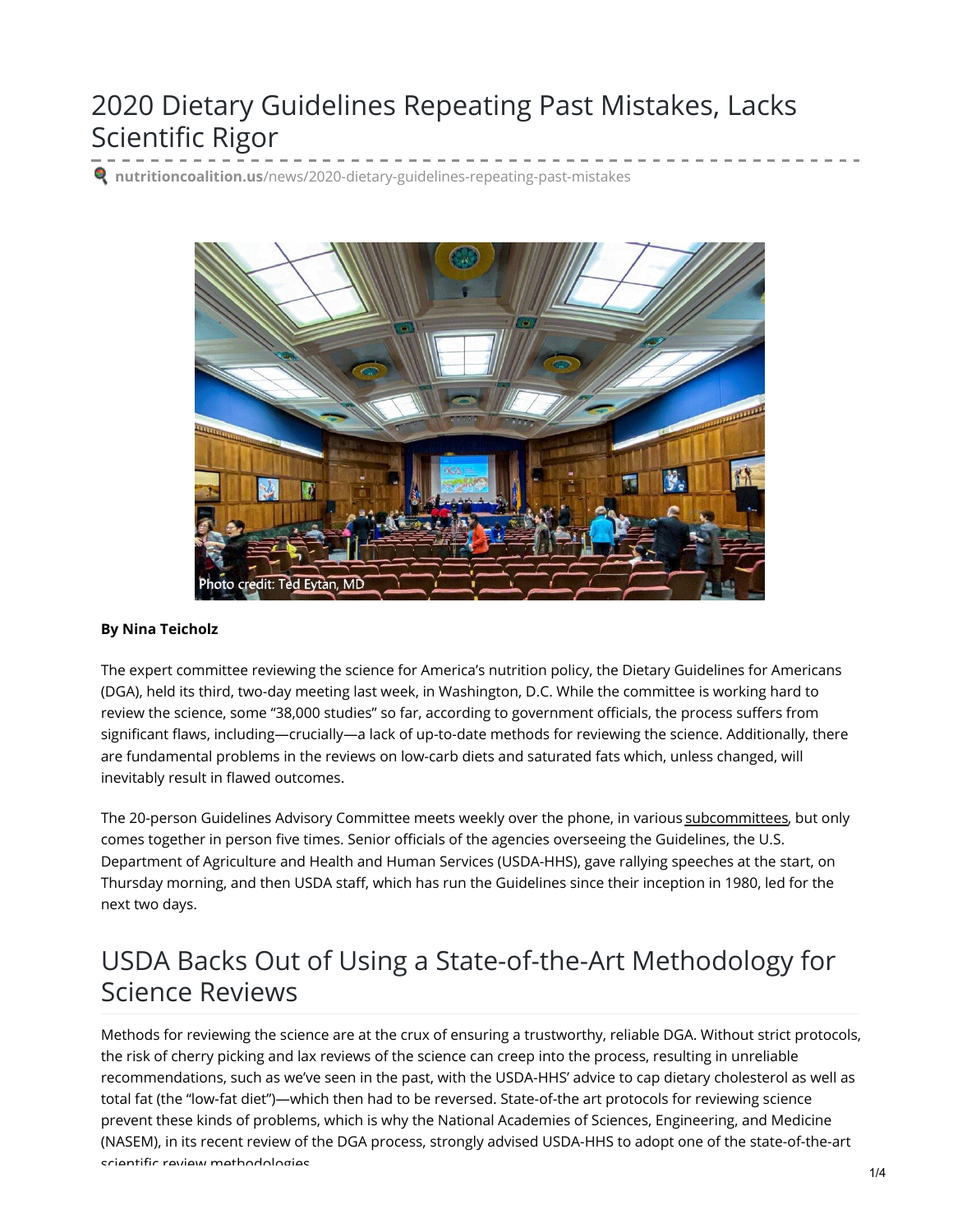At the first DGA meeting in March, USDA official Julie Obbagy[stated](https://youtu.be/BigM7_GyJw8?t=1920) that her agency would adopt a "modified" version of one of these leading standards, called "GRADE" (Grading of Recommendations Assessment, Development and Evaluation). Obbagy stated, "…we have updated our grading criteria to align more closely with a very commonly-used grading approach called GRADE, although we do have some points of differentiation…" ("NESR" is the USDA office that conducts the DGA scientific reviews.) Obbagy continued, "NESR's grading process, very much like GRADE, provides a very structured and transparent approach for assessing the strength of the body of evidence, and we do have four out of the five grading elements [in GRADE] in common." The one different element, says Obbagy, is that NESR will omit an assessment of "publication bias," as GRADE requires.

However, at this most recent DGA meeting, Obbagy [backtracked](https://youtu.be/x4SF4rcgYX4?t=3431) on this statement, saying instead, "There is a methodology known as the GRADE methodology, and that is one example of a method used to grade the underlying strength of evidence…And so, we do not use the GRADE process specifically, but we do use our own process…"



The problem with the NESR reviews is that they are not systematic in crucial ways, asexperts in the field have commented upon. Most [importantly,](https://www.regulations.gov/document?D=FNS-2019-0001-7056) the NESR system does not prioritize more rigorous clinical trial data, which can show cause-and-effect, over weaker nutritional epidemiology, which generates only associations. GRADE and other prevailing standards for evidence review would guard against this problem.

As committee member Richard Mattes from Perdue University urged in his final comments,

"We should hold the highest standards…I don't think we compromise on that…we've been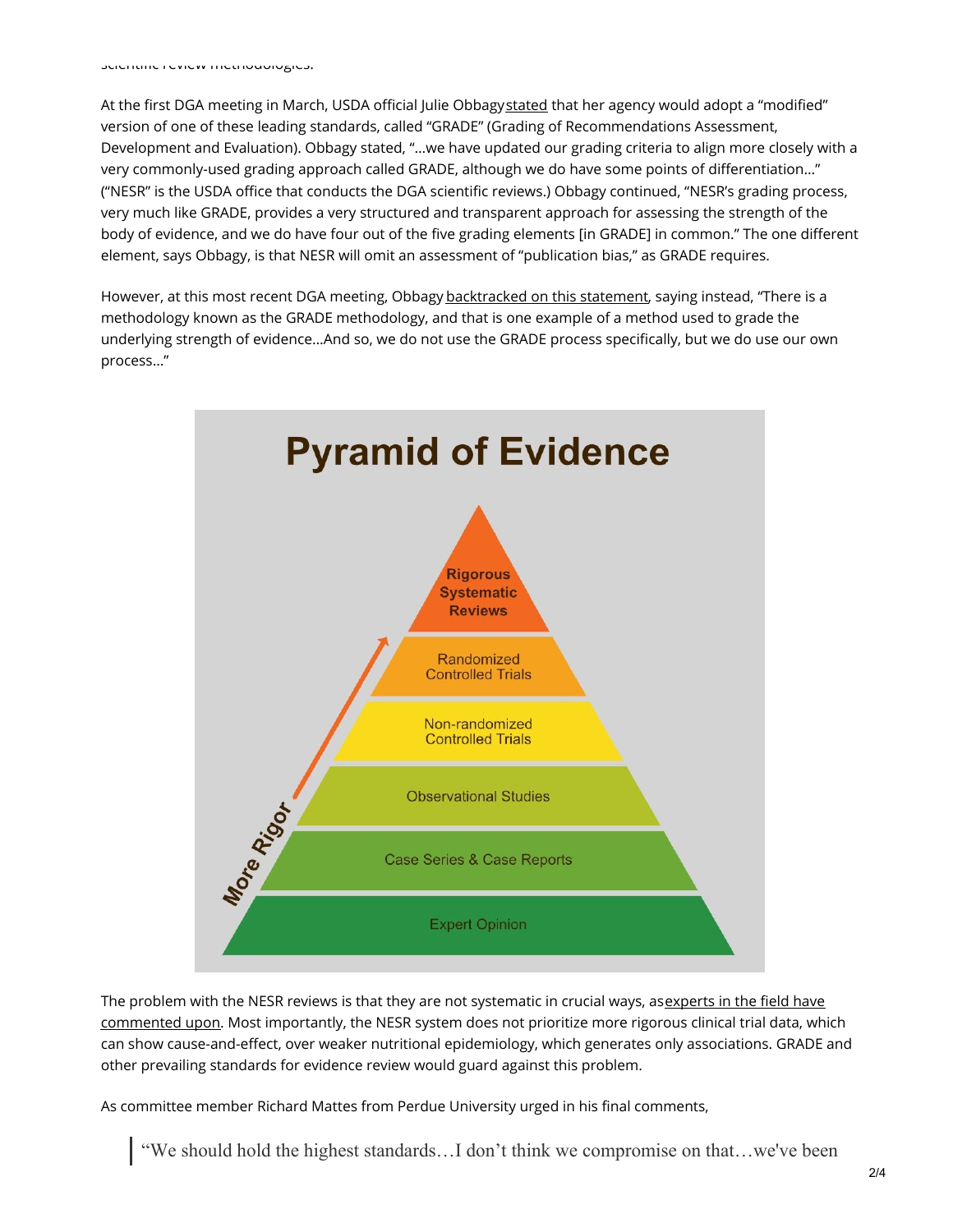talking about numbers, but when we're interpreting the data, one really good study outweighs 47 bad studies. So, even if 47 of them come through, we don't want to be counting numbers. We want to be looking at quality."

The Nutrition Coalition continues to encourage USDA-HHS to adopt one of the state-of-the-art methods recommended by NASEM for review of the science.

## USDA-HHS's Definition of a "Low-Carb Diet" is Wholly Inaccurate

In last week's meeting, the DGA committee stated that it would define "low-carb" as <45% of calories (these protocols are consistent across all the DGA [committee's](https://www.dietaryguidelines.gov/work-under-way/review-science/topics-and-questions-under-review#DietaryPatterns) searches on "Dietary Patterns;" see, for example, this [methodological](https://www.dietaryguidelines.gov/sites/default/files/2019-09/DP-ObesityProtocol-09-19-19.pdf) protocol; search "45"). The committee gave no reason for this decision and provided no citations.

This definition clearly does not reflect the standards set by research leaders in the field.

Low-carbohydrate diets are defined in the scientific literature as both percentages of macronutrients and total grams of carbohydrates. The following definitions are largely accepted by leaders in the field, including now, the National Lipid Association:

- "Low carbohydrate diet:" ≤25% of calories, or 51-130 grams/day [1][2][3][4]
- "Very low carbohydrate" or "ketogenic diet:" <10% of calories or ≤ 50 grams/day.[5]

These diets generally do not ask subjects to count calories, so the kcal/day is not relevant and is the reason why these diets are more often expressed in numbers of grams.

Anything above 25% is not considered a "low-carbohydrate" diet and usually does not have the same metabolic results. Also, it is important that "low carb" and "*very* low carb" diets be analyzed separately, for their differing impacts on health outcomes. There are ample, rigorous, clinical trial data on each of these diets. [6]

Incorrect definitions will yield misleading results and will likely misrepresent the real health outcomes of true lowcarbohydrate diets.

Also, it seems that the USDA might exclude low-carb studies that do not include a description of food and beverages. The principal aim of low-carbohydrate studies is to focus on macronutrients percentages or grams, not necessarily the exact foods consumed. Thus, the USDA, by using this criteria for all of its reviews on "Dietary Patterns," seems on track to needlessly exclude many low-carb studies from review.

Finally, the DGA will exclude most studies on people diagnosed with diet-related diseases, since the DGA defines itself as only for "healthy Americans." Thus, the DGA review will not include—for example—the 2-year-plus study at Indiana University on people with type 2 diabetes.[5] The Nutrition Coalition believes that the DGA committee's approach does not make sense biologically, since it's clear that the same intervention that can reverse T2 diabetes also reverses *pre-*diabetes. The DGA scientific review will cover the latter population but not the former.

## Review of Saturated Fat Will Fail to Capture Missing Studies… More Unreliable Results

The DGA committee stated that for its current review of saturated fats, it will build upon the last committee's